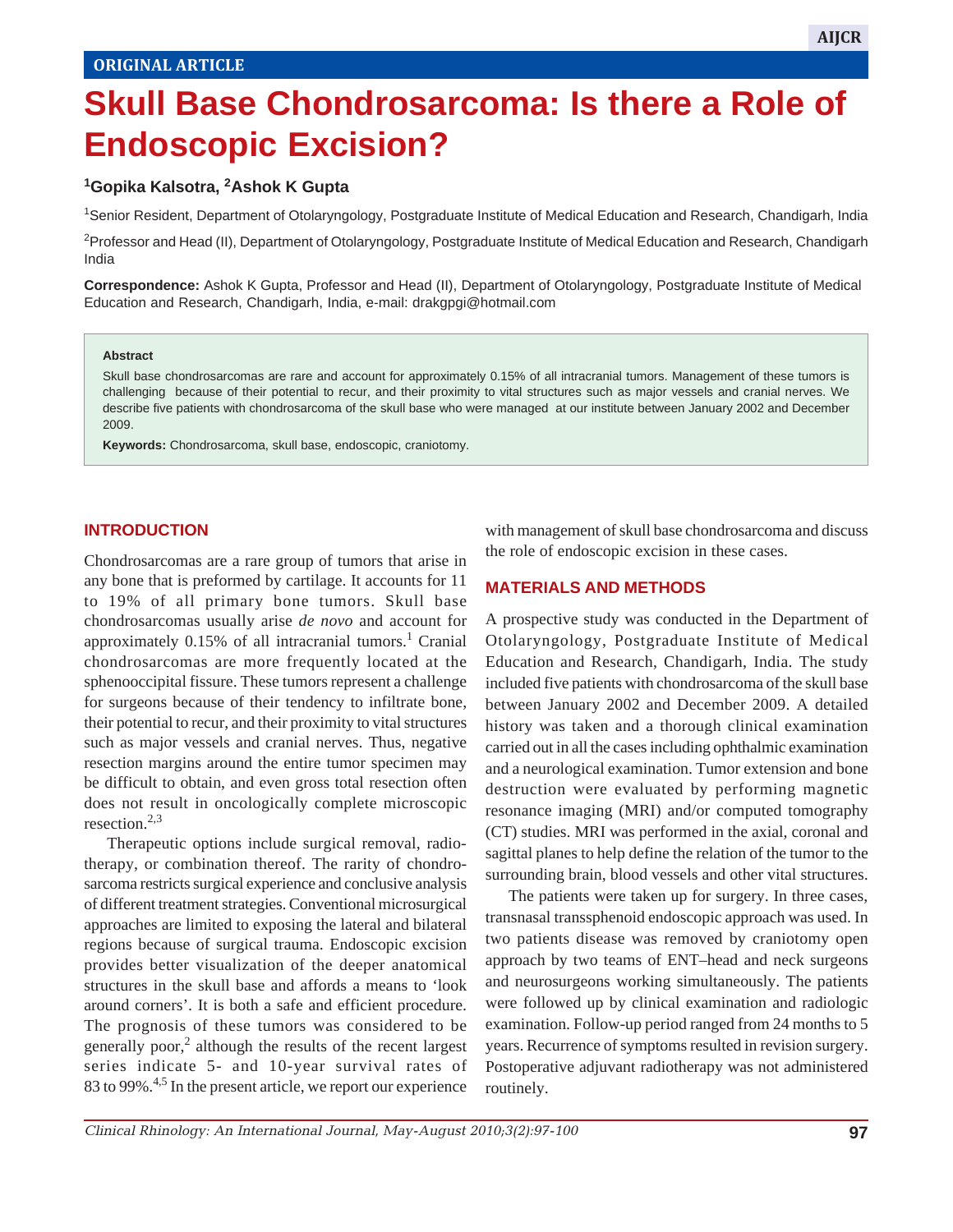# **Surgical Technique of Transnasal Transphenoid Endoscopic Approach**

Surgery was performed under general anesthesia with orotracheal intubation. The nasal cavity was decongested by 4% xylocaine and adrenaline wicks. Ethmosphenoidotomy is perfomed to expose the sella and upper portion of the clivus. The bone of the sella and clivus is drilled to expose the tumor. Complete tumor removal was achieved. Hemostasis was achieved and merocel packing was done.

## **RESULTS**

Between 2002 and 2009, five patients chondrosarcoma of skull base were treated at Postgraduate Institute of Medical Education and Research, Chandigarh, India.

#### **Clinical Features**

The patients consisted of three males and two females. The mean age at presentation was 38.9 years with age range of 10 to 55. All the patients reported headache. Visual dysfunction or blindness was present in 4 cases and diplopia in 3 cases. Two patients had diplopia. Nasal obstruction or hyposmia was present in 4 cases. Facial numbness was reported in 1 case.

#### **Radiologic Examination**

The computed tomographic (CT) scans performed in five patients showed high-density lesions with calcification. Skull base chondrosarcoma are hyperintense on T2 and hypo- to isointense on T1-weighted sequences, with homogeneous or inhomogeneous contrast uptake. In this study, the tumor involved clivus in 4 cases, nasopharynx in 3 cases, sellar floor in 3 cases, sphenoid sinus in 3 cases, ethmoid sinus in 2 cases, cavernous sinus in 2 cases, orbit in 1 case and infratemporal fossa in 1 case.

# **Surgery**

In three patients, transnasal transsphenoid endoscopic approach was used. In two patients, craniotomy open approach was used (frontotemporal in one and bifrontal in one). There was no major intraoperative and postoperative complication.

## **Follow-up**

Follow-up period ranged from 24 months to 5 years. Three patients (two after endoscopic surgery and one after craniotomy) developed recurrence after mean 3.5 years. In one of the patients, after four years of follow-up radiology showed some doubtful lesion in right posterior ethmoid. The patient underwent nasal endoscopy which revealed fibrotic tissue in the region of right posterior ethmoids. One patient died after 26 months. The 5 years survival rate for skull base chondrosarcoma observed was 80%.

## **DISCUSSION**

Cranial base chondrosarcomas are rare tumors and are difficult to manage. Complete surgical resection of these tumors is precluded by their location, and the rate of the local recurrence is dependent on the adequacy of the surgical resection.

Chondrosarcomas are thought to originate from primitive mesenchymal cells or from the embryonal portion of the cartilaginous matrix of the cranium. The sites of origin of chondrosarcomas include the clivus, sacrococcygeal region and vertebral column. Cranial chondrosarcomas most commonly originate in the region of the clivus, but are rarely found to be located at the midline.<sup>6</sup> They are usually paramedian, extending most frequently posteriorly or posterolaterally. Although chondrosarcomas grow slowly and metastasize infrequently, they are histologically malignant and locally aggressive.

Surgical excision of chordomas and chondrosarcomas has been performed using numerous approaches, ranging from the transsphenoidal approach to craniotomy open approaches.<sup>7</sup> The choice of the surgical approach depends mainly on the extension and especially on the anatomic location of these tumors. Skull base chondrosarcomas are basically midline tumors to which anterior midline approaches are generally preferred which include the transsphenoidal approach, midfacial degloving approach and transoral approach. The anterior midline approaches provide excellent exposure of the sphenoid sinus, sella turcica, and upper and middle clivus. Its disadvantages include limited lateral and inferior exposure, a deep and narrow field and the lack of proximal control of the cavernous carotid artery.<sup>8</sup>

Lateral approaches through the petrous bone provide a relatively direct access to the clivus but are not adequate to expose the region lateral to the upper clivus and bilateral extensions of clival chondrosarcoma into the parasellar region cannot be managed by a unilateral approach.

The endoscopic transsphenoidal approach has been reported in the literature as a useful tool to treat sellar and parasellar lesions.<sup>9</sup> Chordomas and chondrosarcomas usually are good candidates for endoscopic approaches because of the extradural origin and their predominantly extradural growth, the soft tissue of the tumors, and the minor bleeding.<sup>10</sup> An endoscopic endonasal approach can expose a region from the sellar floor to the foramen magnum in the vertical dimension and between the mandibular joint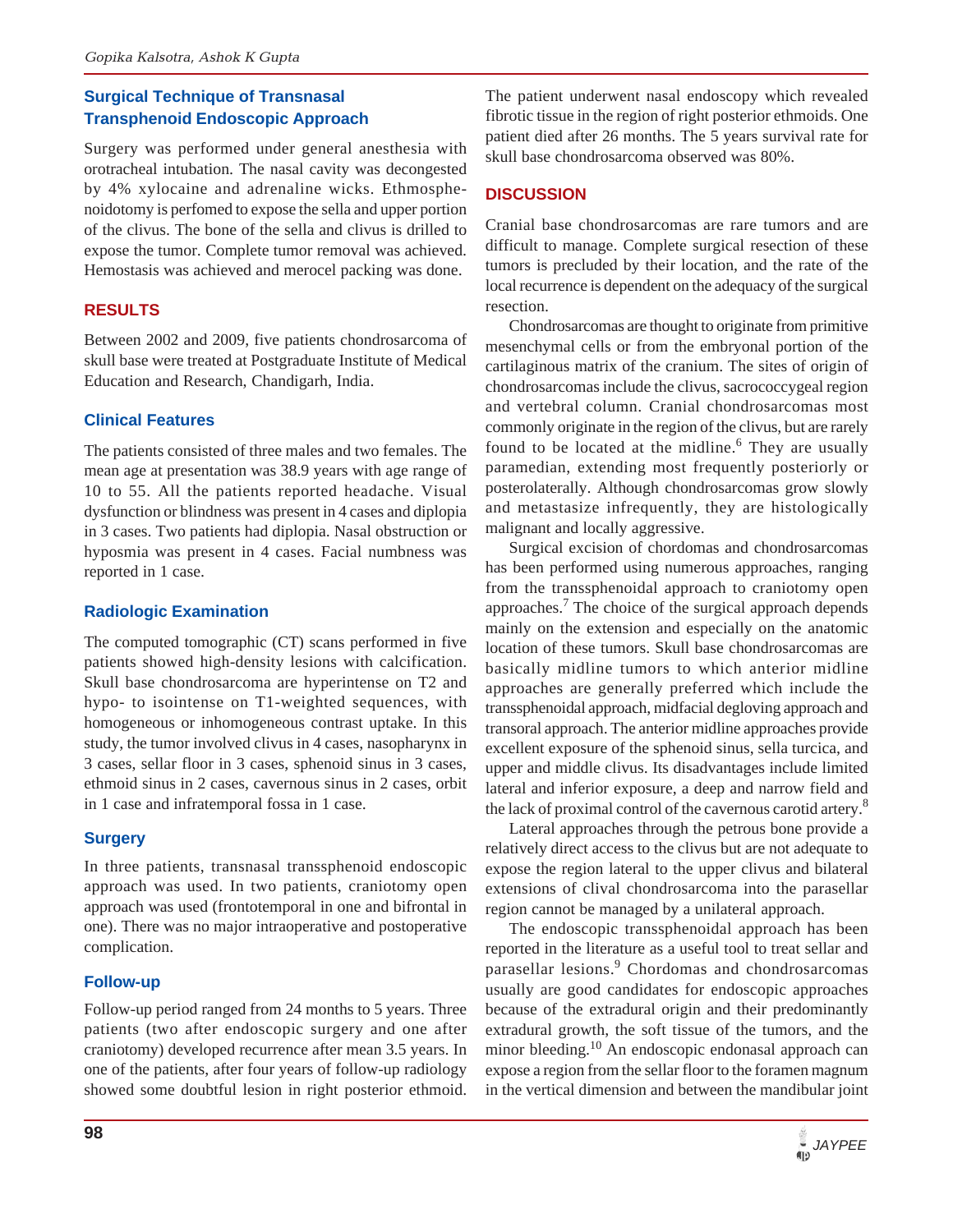areas in the transverse dimension. $11$  The lateral exposure can be made up to the ovale foramen and rotundum foramen. Therefore, this approach can be considered appropriate for skull base tumors. The endoscope permits a panoramic view instead of the narrow microscopic view, and it allows the inspection of sellar, parasellar, and suprasellar compartments by means of angled lens endoscopes.<sup>12</sup> Moreover, the use of devices such as the microdebrider, the microvascular ultrasound Doppler probe, and computer assisted navigation have improved safety in the resection of tumors using the endoscopic transsphenoidal approach.<sup>13</sup>

Frank et  $al<sup>14</sup>$  have described an endoscopic transnasal ethmo-pterygoid-sphenoidal approach to treat cranial base chordomas and chondrosarcomas. This approach provides a more lateral view of the cavernous sinus. It achieves the creation of a surgical route involving less risk: A medial route between the pituitary gland and the ICA, and the lateral route between the ICA and the IIIrd, IVth, V1, and V2 nerves protected by a periosteal and dural layer.

The main limits of the endoscopic technique are represented by extensive dural invasion of the tumor and the tumor being primarily centered on the inferior clivus and extended to the occipital condyle. These latter conditions are better managed by craniotomy open approaches. The future will show whether endoscopic techniques provide the same results as shown by classic cranial base approaches but there are studies which report that the morbidity of transsphenoidal approaches is very low with a high-rate of improvement of symptoms.<sup>8</sup>

Long-term survival with good quality of life may require repeated surgeries or radiotherapy in case of tumor recurrence or regrowth. The use of radiotherapy is indicated for surgically inaccessible, postoperative residual or recurrent tumors.15

Different forms of radiotherapy claim to achieve high rates of local tumor control and survival like proton-beam radiation therapy, $16$  fractionated proton-beam radiation therapy,  $17$  helium ion treatment<sup>18</sup> and stereotactic radiosurgery.19 For the most efficient use of these therapeutic modalities, the tumor should be as small as possible, and these modes of therapy should be reserved for a residual tumor after the surgical resection of as much volume as possible.

#### **CONCLUSION**

The advantageous use of nasoendoscopes is not limited only to the minimally invasive surgery. They also offer better visualization of the deeper anatomical structures in the skull base, provide the wide exposure of the field and provide a rapid access to the clival and parasellar region. The main limits of the endoscopic technique are represented by extensive dural extension of the tumor and the tumor being primarily centered on the inferior. The endoscopic approach is also repeatable in cases of recurrence or in cases of residual tumors.

#### **REFERENCES**

- 1. Cianfriglia F, Pompili A, Occhipinti E. Intracranial malignant cartilaginous tumours. Report of two cases and review of literature. Acta Neurochir (Wien) 1978;45:163-75.
- 2. Hug EB, Loredo LN, Slater JD, et al. Proton radiation therapy for chordomas and chondrosarcomas of the skull base. J Neurosurg 1999;91:432-39.
- 3. Neff B, Sataloff RT, Storey L, et al. Chondrosarcoma of the skull base. Laryngoscope 2002;112:134-39.
- 4. Crockard HA, Cheeseman A, Steel T, et al. A multidisciplinary team approach to skull base chondrosarcomas. J Neurosurg 2001;95:184-89.
- 5. Wanebo JE, Bristol RE, Porter RR, et al. Management of cranial base chondrosarcomas. Neurosurgery 2006;58:249-55.
- 6. Meyers SP, Hirsch WL Jr, Curtin HD, et al. Chondrosarcomas of the skull base: MR imaging features. Radiology 1992;184:103-08.
- 7. Al-Mefty O, Borba LA. Skull base chordomas: A management challenge. J Neurosurg 1997;86:182-89.
- 8. Maira G, Pallini R, Anile C. Surgical treatment of clival chordomas: The transsphenoidal approach revisited. J Neurosurg 1996;85:784-92.
- 9. Cappabianca P, Cavallo LM, Colao A, et al. Endoscopic endonasal transsphenoidal approach: Outcome analysis of 100 consecutive procedures. Minim Invasive Neurosurg 2002;45:193-200.
- 10. Cappabianca P, Alfioeri A, de Divitiis E. Endoscopic endonasal transsphenoidal approach to the sella: Towards Functional Endoscopic Pituitary Surgery (FEPS). Minim Invasive Neurosurg 1998;41:66-73.
- 11. Jho HD, Ha HG. Endoscopic endonasal skull base surgery: The middle anterior fossa skull base. Minim Invasive Neurosurg 2004;47:1-8.
- 12. Jho HD. Endoscopic transsphenoidal surgery. J Neurooncol 2001;54:187-95.
- 13. Frank G, Pasquini E. Approach to the cavernous sinus, in de Divitiis E, Cappabianca P (Eds): Endoscopic Endonasal Transsphenoidal Surgery. New York, Springer-Verlag, 2003;159-75.
- 14. Frank G, Sciarretta V, Calbucci F, et al. The endoscopic transnasal transsphenoidal approach for the treatment of cranial base chordoma and chondrosarcoma. Operative Neurosurg 2006;59:50-57.
- 15. Harwood AR, Krajbich JI, Fornasier VL. Radiotherapy of chondrosarcoma of bone. Cancer 1980;45:2769-77.